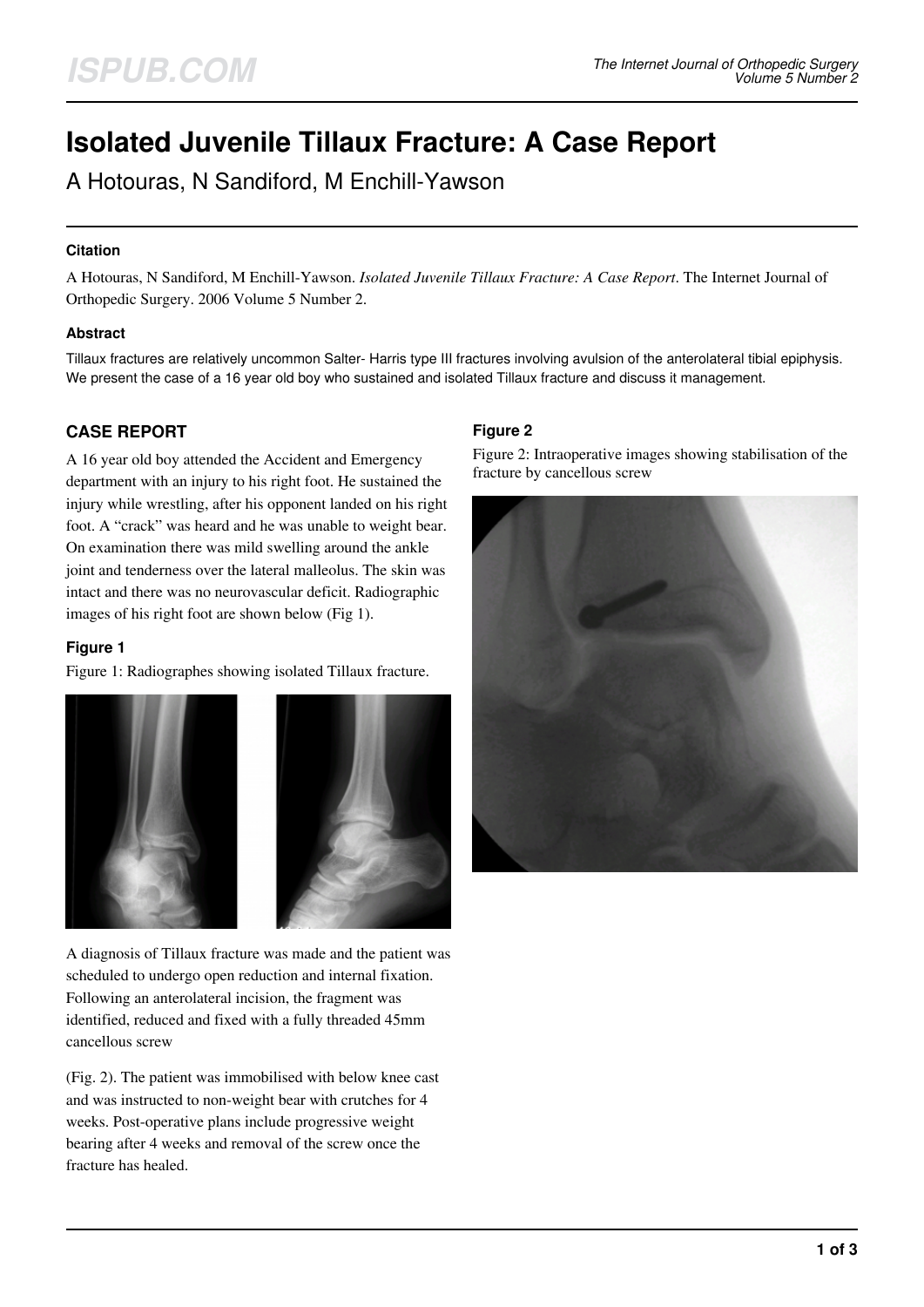### **Figure 3**



## **DISCUSSION**

Tillaux fractures are uncommon Salter Harris type III

fractures of the anterolateral part of the tibial epiphysis. They usually occur in children between 12 and 15 years of age, after the middle and medial parts of the epiphyseal plate have closed but before the lateral part closes.<sub>1</sub> The mechanism of injury involves external rotation and extension of the foot leading to avulsion of this physeal fragment due to excessive tension of the tibio-fibular ligament. $<sub>2</sub>$ </sub>

Tillaux Fractures may be managed conservatively with closed reduction (i.e. internal rotation of the ankle and foot supination) but any element of displacement should not be acceptable.<sub>3</sub> Fractures associated with displacement  $> 2$ mm with rotation of the fragment should be managed operatively.<sup>4</sup>

### **References**

1. Rang M. Children's Fractures. J.B Lippincott, Philadelphia, 1974. 2. Zatti G, D'Angelo F and Giughello A. Delayed Dagnosis and treatment of Tillaux fracture- A case report. Acta Orthop Scand 71(3): 327-329, 2000. 3. Wheeless' Textbook of Orthopedics. www. wheelessonline.com 4. Stefanich R J, Lozman J. The juvenile fracture of Tillaux. Clin Orthop 210: 219- 227, 1986.